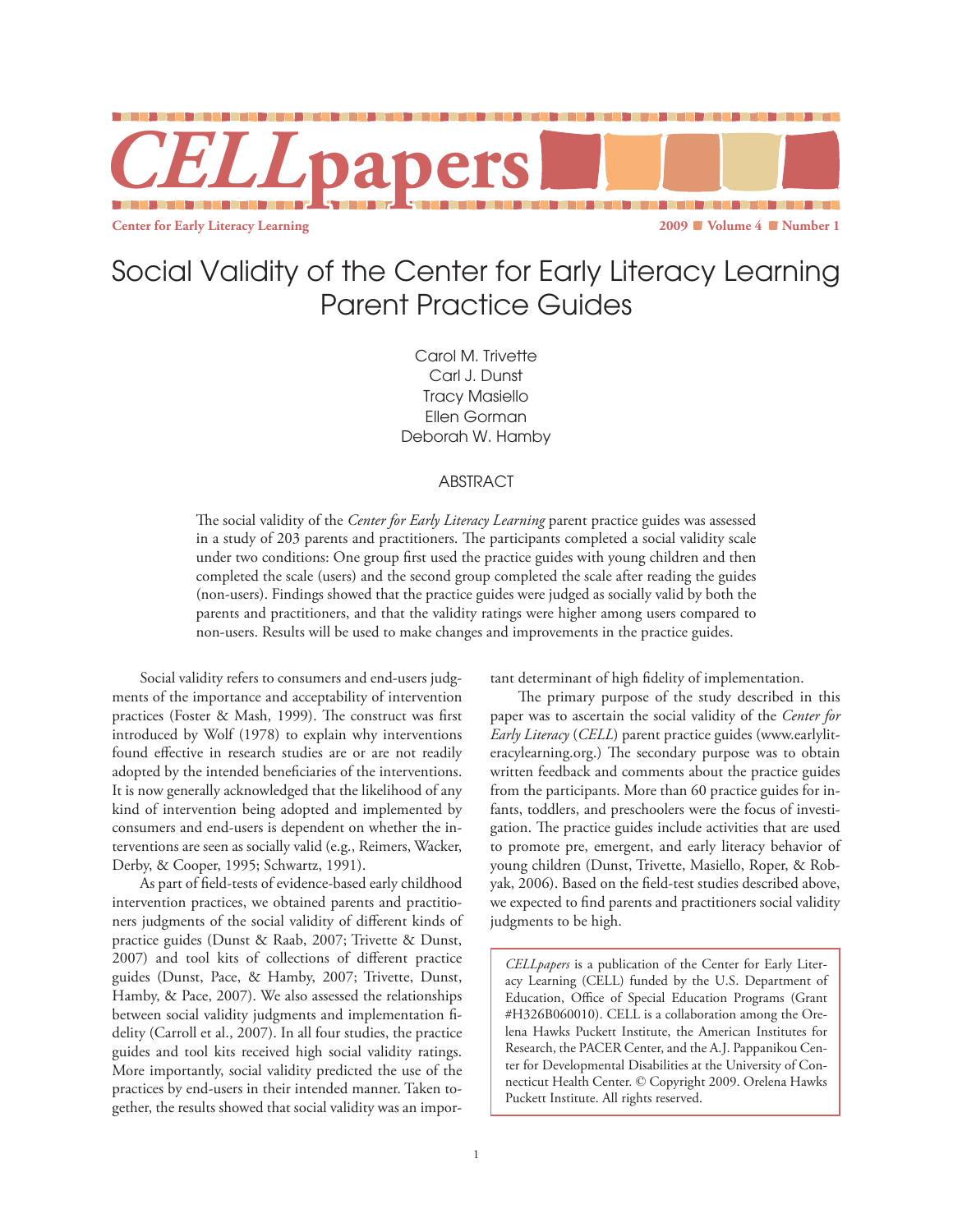The study participants included two different groups: Those who assessed social validity by reading the practice guides and then completing a social validity survey (nonusers), and those who used the practice guides with a child or children and then completed a social validity survey (users). We hypothesized that the social validity ratings would be higher in the latter compared to the former group.

### **METHOD**

#### *Participants*

The participants were 203 parents and practitioners. They were recruited by posting announcements on both the *CELL* website and in parent and professional website newsletters and by contacting early childhood programs who previously had agreed to be *CELL* field-test sites. The participants included parents of children with or without disabilities birth to 5 years of age. The practitioners were employed in either or both home-based or center-based programs that served children who were birth through age five.

#### *Procedure*

A previously developed social validity scale (Dunst et al., 2007) was used to develop the scale for the study. The scale included eight items measuring the *importance* and *acceptability* of both the practices and their intended outcomes (e.g., "This practice easily fits into my daily schedule"; "The practice would be worth the time and effort to use it"). There were both web-based and paper-and-pencil versions of the scale. Each item was rated on a four-point scale asking the respondents to *strongly disagree*, *disagree*, *agree*, or *strongly agree* with each scale item statement.

Parents and practitioners who selected practice guides from the website chose practice guides from any of the three age groups (infant, toddler, preschool). The participants from the field test sites reviewed practice guides that were age-appropriate for the targeted child.

### *Method of Analysis*

Social validity was ascertained by determining for each item the percentage of respondents who *agreed* or *strongly agreed* with each scale statement indicator. Eighty-five percent was the criterion used to establish if an item was judged socially valid.

A series of *t*-tests and Cohen's *d* effect sizes for the two different groups of study participants were used to discern if social validity was judged higher by the participants who used the practice guides with young children (users) compared to those who only read the practice guides (non-users). Preliminary analyses showed that there were no differences in the ratings between the parents and practitioners and therefore the two groups were considered together.

## RESULTS

# *Omnibus Findings*

Figure 1 shows the findings for the eight scale items in terms of the percent of participants giving the criterion response. Between 86% and 93% of the participants agreed or strongly agreed with each validity statement. Participants indicated that the practice guides would be/were worth their time and effort to use with young children; the practice guides were easy to read, understand, and use; and that they easily fit into their routines and schedules. The participants also indicated that the format of the practice guides were easy to follow and the practices were clearly explained, and that young children would find the activities interesting and engaging.

#### *Between Group Comparisons*

The results for the comparisons between the users and non-users are shown in Table 1. There were significant between group differences on 7 of the 8 items. The effect sizes for the group differences for the same 7 items were between 0.27 and 0.43. In every case, the users gave higher social validity ratings compared to the non-users.

### **DISCUSSION**

Findings showed that the *CELL* parent practice guides were judged socially valid by both parents and practitioners,



Figure 1. Percentage of study respondents who assessed **the CELL parent practice guides as socially valid.**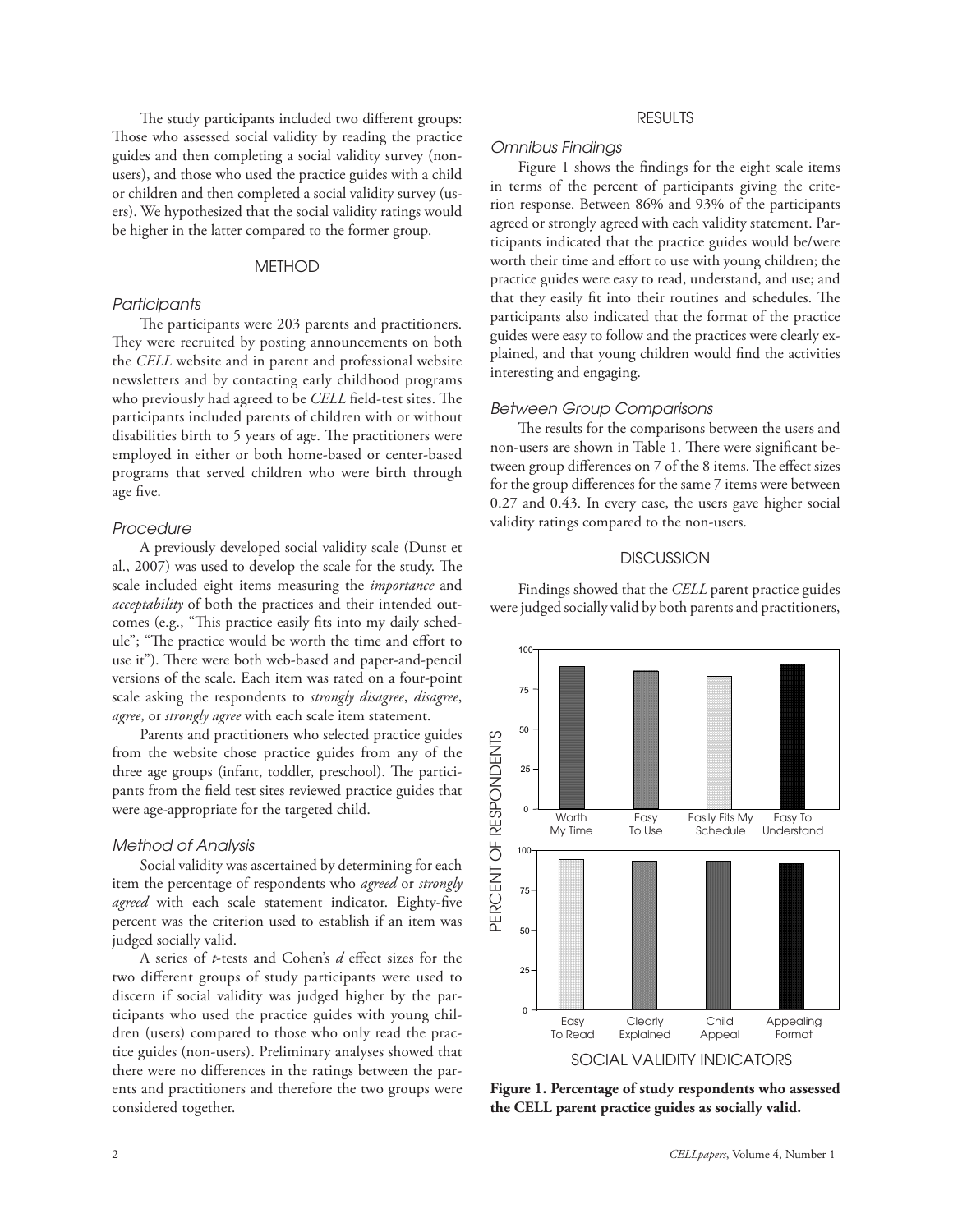|                                 | Non-Users |                 | <b>Users</b> |           |           |             |
|---------------------------------|-----------|-----------------|--------------|-----------|-----------|-------------|
| Indicators                      | Mean      | SD <sub>-</sub> | Mean         | <b>SD</b> | $t$ -Test | Cohen's $d$ |
| Easily Fits My Schedule         | 3.21      | 0.74            | 3.46         | 0.54      | $2.24*$   | 0.39        |
| Easy To Use                     | 3.27      | 0.69            | 3.51         | 0.58      | $2.15*$   | 0.38        |
| Worth My Time/Effort            | 3.33      | 0.72            | 3.55         | 0.54      | $1.94*$   | 0.35        |
| Examples Easy To Follow         | 3.42      | 0.61            | 3.49         | 0.67      | 0.66      | 0.11        |
| Easy To Read/Understand         | 3.36      | 0.64            | 3.54         | 0.54      | $1.83*$   | 0.30        |
| Practices Clearly Explained     | 3.40      | 0.65            | 3.59         | 0.57      | $1.82*$   | 0.31        |
| Would Be Interesting to a Child | 3.36      | 0.62            | 3.53         | 0.65      | $1.66*$   | 0.27        |
| Appealing Format                | 3.37      | 0.66            | 3.62         | 0.49      | $2.42**$  | 0.43        |

Table 1 *Means and Standard Deviations for the Two Contrasting Groups of Study Participants*

\*  $p < .05$  \*\*  $p < .01$ .

and that study participants who used the practice guides with young children prior to completing the survey judged the practice guides as more valid compared to participants who only read the practice guides. The latter is consistent with findings in our previous studies that included social validity measures (e.g., Dunst et al., 2007; Trivette et al., 2007).

In addition to the social validity ratings made by the participants, the parents and practitioners also made written comments about the practice guides. These comments, together with those made by early childhood and literacy experts in another study, are being used to make changes to the practice guides to clarify the instructions, descriptions, and examples to make the practice guides more socially valid and more useful as interventions.

The changes that will be made will focus primarily on clarifying misunderstanding and misinterpretation of the practices constituting the focus of intervention and the descriptions of the practices used to illustrate their implementation. We also plan to examine the social validity data for individual practice guides to identify those that may need substantial rewriting. At the time of preparation of this preliminary report, we had too few individual practice guides with enough social validity data to feel confident about making those changes. We are in the process of collecting additional data to be able to conduct this kind of second-level analysis.

# **REFERENCES**

Carroll, C., Patterson, M., Wood, S., Booth, A., Rick, J., & Balain, S. (2007). A conceptual framework for implementation fidelity. *Implementation Science, 2*, 40. Retrieved February 19, 2008, from http://www. implementationscience.com/content/pdf/1748-5908- 2-40.pdf.

- Dunst, C. J., Pace, J., & Hamby, D. W. (2007). *Evaluation of the Games for Growing tool kit for promoting early contingency learning* (Winterberry Research Perspectives Vol. 1, No. 6). Asheville, NC: Winterberry Press.
- Dunst, C. J., & Raab, M. (2007). *Evaluation of an evidencebased practice guide for increasing preschoolers prosocial peer interactions* (Winterberry Research Perspectives Vol. 1, No. 5). Asheville, NC: Winterberry Press.
- Dunst, C. J., Trivette, C. M., Masiello, T., Roper, N., & Robyak, A. (2006). Framework for developing evidence-based early literacy learning practices. *CELLpapers, 1*(1), 1-12. Available at http://www.earlyliteracylearning.org/cellpapers/cellpapers\_v1\_n1.pdf.
- Foster, S. L., & Mash, E. J. (1999). Assessing social validity in clinical treatment research issues and procedures. *Journal of Consulting and Clinical Psychology, 67*, 308- 319.
- Reimers, T. M., Wacker, D. P., Derby, K. M., & Cooper, L. J. (1995). Relation between parental attributions and the acceptability of behavioral treatments for their child's behavior problems. *Behavioral Disorders, 20*, 171-178.
- Schwartz, I. S. (1991). The study of consumer behavior and social validity: An essential partnership for applied behavior analysis. *Journal of Applied Behavior Analysis, 24*, 241-244.
- Trivette, C. M., & Dunst, C. J. (2007). *Evaluation of the Tune In video practice guide for increasing young children's engagement with caregivers* (Winterberry Research Perspectives Vol. 1, No. 8). Asheville, NC: Winterberry Press.
- Trivette, C. M., Dunst, C. J., Hamby, D. W., & Pace, J. (2007). *Evaluation of the Tune In and Respond tool kit for promoting child cognitive and social-emotional development* (Winterberry Research Perspectives Vol. 1,